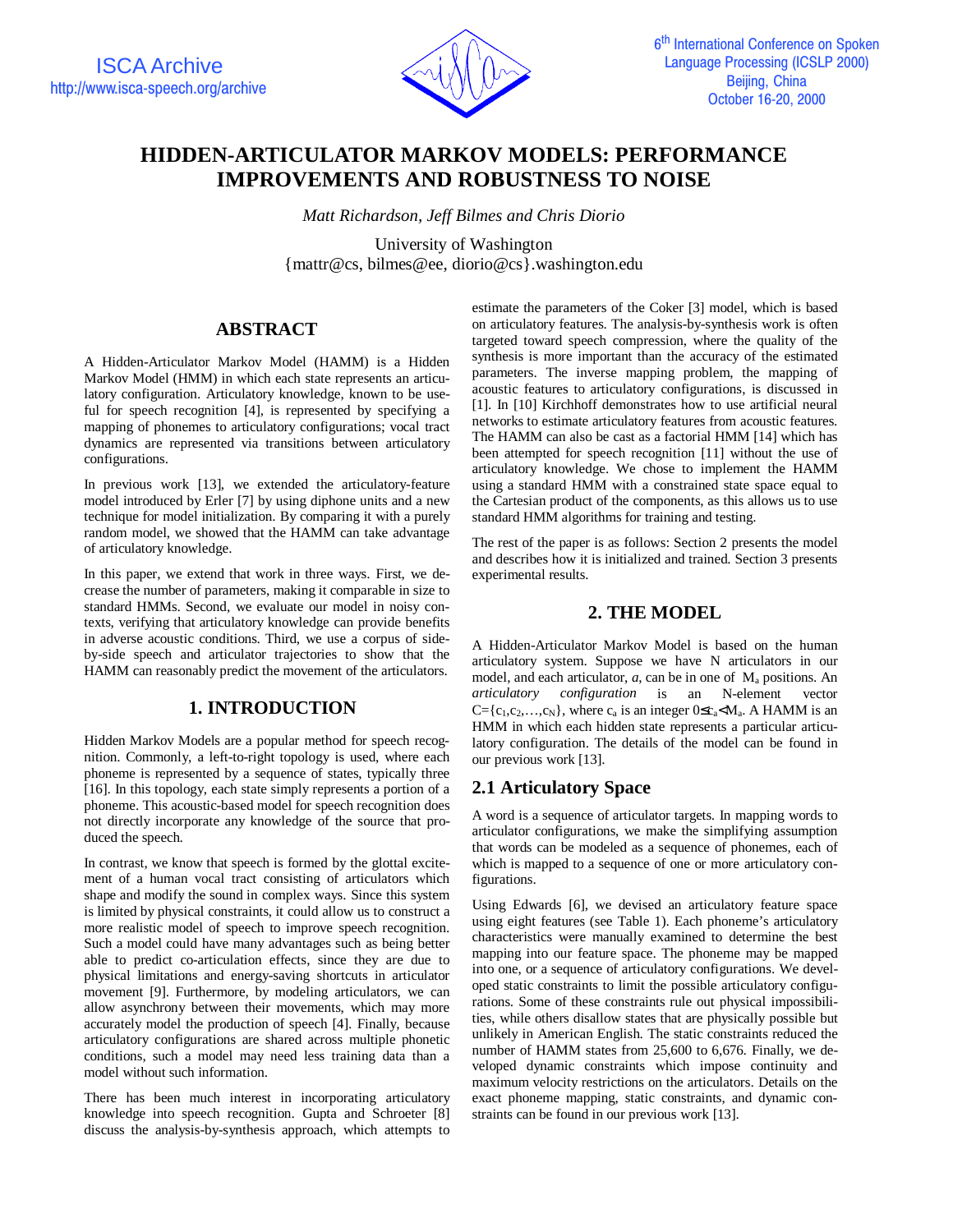We constructed models for each diphone appearing in the training, development, and test set. To construct a diphone, we list the sequence of articulatory targets from the first target of the first phoneme to the last target of the



second phoneme. The states in between are filled in and allowable transitions are added. Figure 1 shows a sample diphone from phoneme  $\{ [3 \ 2] \rightarrow [1 \ 1] \}$  to  $\{ [0 \ 2] \}$ . Notice how the HAMM allows asynchrony in the articulator movements, whereby one articulator may move with or without other articulators moving. We believe this de-synchronization allows the HAMM to more accurately model speech production. In addition, many different diphones may contain the same intermediate articulatory state, leading to a large amount of state sharing between diphones.

#### **2.2 Training**

The HAMM is trained using the Baum-Welch algorithm. An HMM is constructed for each diphone; word models are created by concatenating diphone models. This allows the training to learn transition probabilities on a diphone level. We used segmental k-means clustering to produce the initial parameter settings for each articulatory state corresponding to a phoneme. Initial parameters for the interim states were initialized by interpolation. Details can be found in our previous work [13].

#### **3. EXPERIMENTS AND RESULTS**

Speech recognition results were obtained using PHONEBOOK, a large-vocabulary, phonetically-rich, isolated-word, telephonespeech database [12]. All data is represented using 12 MFCCs plus  $c_0$  and deltas resulting in a 26 element feature vector sampled every 10ms. In the HAMM, each state uses a mixture of two diagonal covariance Gaussians. Additionally, we define a model, *4state*, which is a standard left to right, diagonal Gaussian HMM with 4 states per phoneme and with 24 mixtures per state.

The training and test sets are as defined in [5]. Test words do not occur in the training vocabulary, so test word models are constructed using diphone models learned during training. Training was considered complete when the log-likelihood difference between successive iterations fell below 0.2%.

#### **3.1 Reducing the number of Parameters**

One disadvantage of the HAMM is its large state space and therefore number of parameters. We thus removed states during training that had low state occupation probabilities. During each training iteration, a state *i* was removed from a diphone if:

$$
\gamma_i < \sum_{j=1}^N \frac{\gamma_j}{N\tau}
$$
, where  $\gamma_i = \sum_t \gamma_i(t) \quad \gamma_i(t) = p(Q_t = i \mid X)$ 

Where *N* is the number of diphone states in the diphone, *i* represents a state,  $Q_t$  is the hidden state random variable, and  $X$  is the

| Feature        | Abbr. |                             |        |      | $M$ Low $\rightarrow$ High Formula |
|----------------|-------|-----------------------------|--------|------|------------------------------------|
| Jaw Separation | Jaw   | 4                           | closed | open | UI $Y - LI Y$                      |
| Lip Separation | Lip   | 4                           | closed | open | $UL_Y - LL_Y$                      |
| Lip Rounding   | Rnd   | 4                           | round  | wide | none                               |
| Tongue Body    | ΒF    |                             | back   |      | fwd. $-TB_X - BN_X$                |
| Tongue Body    | LH    |                             | low    | high | $TB_Y - BN_X$                      |
| Tongue Tip     | Tip   | 5                           | low    | high | $TT_Y - BN_Y$                      |
| Velic Aperture | Vel   | 2                           | closed | open | $-VY-BNY$                          |
| Voicing        | Voic  | $\mathcal{D}_{\mathcal{L}}$ | off    | on   | laryn. $c_0$ energy                |

**Table 1:** Articulatory dimensions. M denotes the number of quantization levels. Formulas are given for translating from recorded MOCHA [15] data to our articulatory space (see Section 3.5). All values except laryngograph energy come from the EMA data.

entire observation set. τ is what we call the *state vanishing ratio (SVR)*. When a state is removed, any transitions to it are proportionately re-directed to all of possible direct successors.

Models were trained initially using a large SVR,  $\tau=10^{20}$ . After training converged, the SVR was decreased and models were retrained until convergence. As a final step, states were removed if they existed only in untrained diphones. We did not implement mapping from untrained diphones to trained diphones. Instead, we depend on the shared nature of the model to predict untrained diphones (see section 3.4).

Figure 2 shows the effect of various SVRs on the number of model parameters, as well as on the word error rates (WER). As expected, when SVR decreases so do the number of parameters, but unexpectedly we also found a WER improvement. After determining the ideal SVR on the development set  $(\tau = 10^5)$ , we tested the pruned model on the test set. As Table 2 shows, the pruned model has 51% fewer parameters, but shows a 16-24% relative WER reduction. Later experiments use this reduced model.

In previous work [13], we verified that the HAMM uses the articulatory knowledge to its advantage by showing it outperforms a similarly constructed model containing no articulatory knowledge. To construct such a model, we used a random mapping of phonemes to articulatory features. That is, for all phonemes, for all a,  $c_a$  is set to a random value between 0 and  $M_a$ . The same static and dynamic constraints are still applied. Here, we re-verify these findings after both the HAMM and the random models have been pruned using the SVR technique. The results are summarized in Table 2. Each of the models (one HAMM, five random) was pruned with a SVR of  $10^2$ ,  $10^3$ ,  $10^5$ ,  $10^{10}$ , and  $10^{20}$ . The SVR which achieved the lowest WER on the 75 and 150 word development sets was then used for the test set. The HAMM significantly out-performs the random models  $(p<0.01)$ . The HAMM also has significantly fewer parameters than the random models  $(p<0.01)$ .

#### **3.2 Model Combination**

The HAMM performs worse than the *4state* model. We hypothesize that since it is based on articulatory knowledge, the HAMM makes different errors, and thus a combination of the two will have superior performance.

There are a variety of model combination techniques. One simple way is by a weighted sum of their log-likelihoods. The weight given to each model represents a prior confidence in its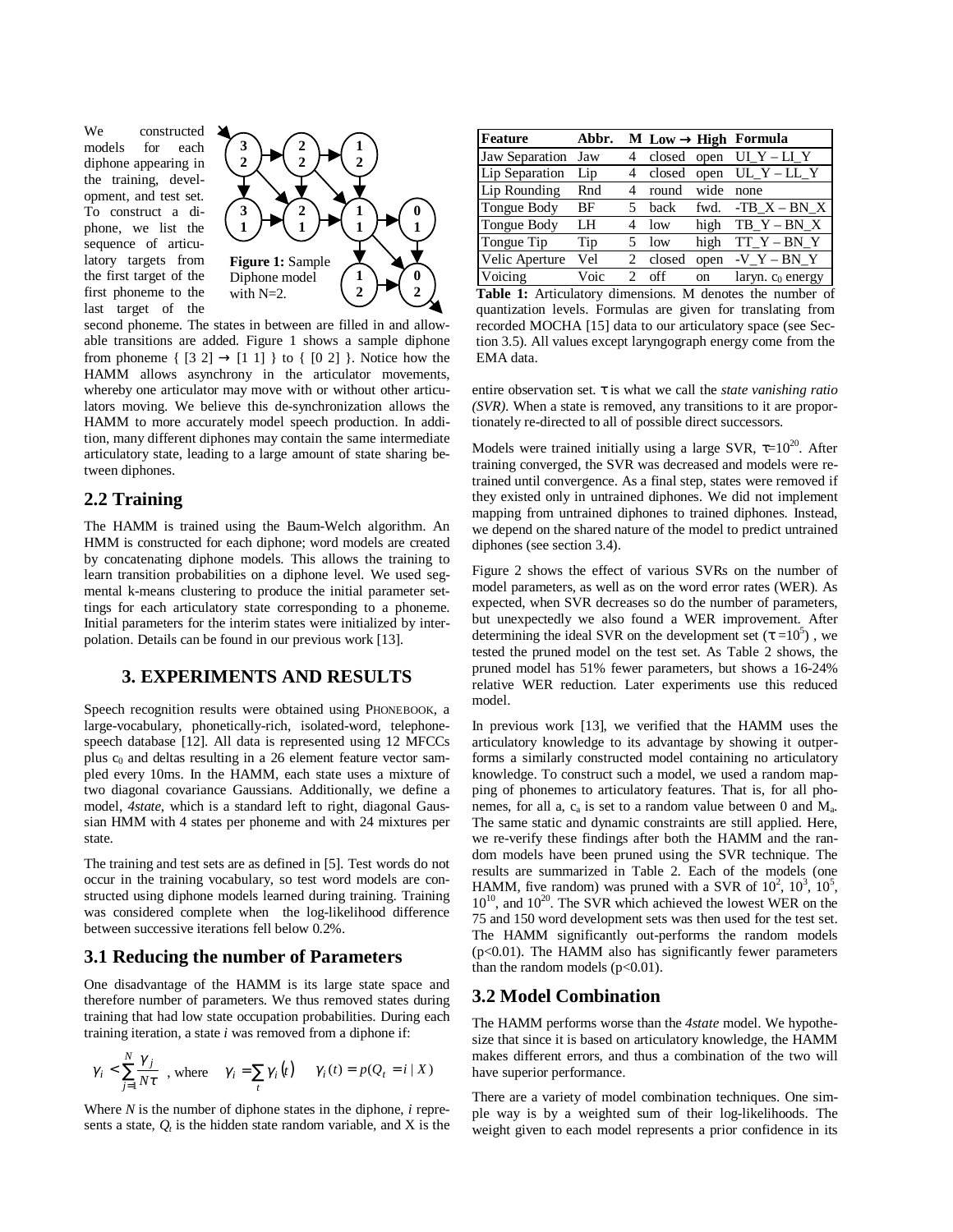| Model                   | 75                  | 150                 | 300                 | 600                 | params       |
|-------------------------|---------------------|---------------------|---------------------|---------------------|--------------|
| unpruned HAMM           | 3.23%               | 4.67%               | 6.69%               | 9.03%               | 520k         |
| <i>pruned HAMM</i>      | 2.46%               | 3.77%               | 5.47%               | 7.56%               | 255k         |
| pruned random models    | $3.18\% \pm 0.08\%$ | $4.48\% \pm 0.11\%$ | $6.53\% \pm 0.15\%$ | $8.83\% \pm 0.17\%$ | $388k + 27k$ |
| 4state                  | 1.45%               | 2.79%               | 4.04%               | 5.76%               | 203k         |
| $pruned HAMM + 4 state$ | 0.99%               | 1.80%               | 2.79%               | 4.17%               | 458k         |

**Table 2:** WER Results on the test set for various lexicon sizes. Random model results are given as mean ± standard error (over 5 models). The pruned HAMM does better in both WER and number of parameters than before pruning, as well as in comparison with random models. The last entry is the combined model, which out-performs all other models tested.



**Figure 2:** Effect of varying SVR. Shown are the number of Gaussian mixture (GM) parameters, transition parameters, and word error rate on the development set.

accuracy. If the model errors are independent, this will result in a higher accuracy [2]. We gave the HAMM model a weight of 1, and found the optimal *4state* model weight (searching in increments of 0.5) based on the development set to be 2.5. On the test set, the combined model achieves a 28-35% WER improvement over the *4state* model alone (see Table 2). This demonstrates that a HAMM can give practical gains when used in combination with a standard model.

#### **3.3 Noise**

A potential advantage of articulatory based HMMs is robustness to noise. Table 3 compares the performance of the models in a 15dB SNR additive noise environment. Interestingly, the HAMM and the *4state* model achieve comparable WER in this case. We believe the articulatory knowledge assists the HAMM by being more attuned to the speech-like information contained in the signals. Again, we combined the two models, using a weight of 1 for both (the optimum on the development set), and obtained a 23-26% relative WER improvement over the 4state model alone.

#### **3.4 Diphone Models**

Because the HAMM is diphone-based and the *4state* model is monophone-based, our experiments may exhibit a bias against the *4state* model. To ensure that our experiments were fair, we built diphone *4state* models, called *4state-d1*, and *4state-d2* with 1 and 2 diagonal Gaussian components per state, respectively. We also constructed a new reduced test set which is the full test set minus any words which contain at least one diphone that appeared in the training set less than 10 times. On average, the reduced test set is 12% smaller than the full test set, both in utterances and lexicon size. The reduced set is necessary for testing the *4state-d* models. By comparing the results between *4state* on the full and reduced test sets, we find that the reduced test set is simpler. We have verified that the words which were removed

were no greater than average in causing errors, and thus the error reduction in the reduced test set is due to the reduction in lexicon size.

Note that the relative WER increase in going from the reduced to the full test set is lower for the HAMM than it is for the *4state* monophone model, which implies the HAMM does not have a disproportionately larger number of errors in the words containing untrained diphones. This suggests that the HAMM does a reasonable job at predicting unseen diphones. Also note that the performance of the 4state-d models is similar to the 4state model. This suggests that we have not been unfair in our comparison of the HAMM to the 4state model, even though the 4state model is only a monophone model while the HAMM is a diphone model.

## **3.5 Real Articulatory Data**

A Viterbi path using our HAMM is an estimation of articulatory feature values throughout an utterance. To show that our model reasonably predicts articulator movements, we compare the Viterbi path with recordings of articulator motion. The articulator data comes from the MOCHA [15] database, which contains both speech and the measured time-aligned articulator trajectories. Data for two speakers, a female (fswe0) and a male (msak0), is currently available. The formulas for converting from the MOCHA data to our articulator feature space are given in Table 1. Note that in the MOCHA database, positive xdirection is toward the back of the vocal tract, away from the teeth, and positive y-direction is up, toward the roof of the mouth.

 Table 5 shows the correlation coefficients between our articulatory feature predictions with that of the measured MOCHA features. All values greater than 0.01 are statistically significant  $(p<0.01)$ . As can be seen, the diagonal entries tend to have the highest correlation. Table 5 also presents the correlation of the measured MOCHA features with themselves. This table demonstrates which correlations between features are expected, due to the physical behavior of the articulators. For instance, the strong negative correlation between the estimated jaw opening parameter with the measured lowness of the tongue is normal, as it also occurs within the measured data. The estimated and measured feature correlations generally agree.

There are a multitude of reasons why these correlations are not higher. First, the MOCHA data is recorded at 16kHz but PHONEBOOK is telephone-quality. Second, our model was trained using isolated word speech but MOCHA is continuous speech. Third, our quantization of articulatory features as represented in the hidden state space is not necessarily linear. Also, MOCHA is British and PHONEBOOK is American English. Nevertheless, the correlations indicate that the HAMM is indeed representing ar-